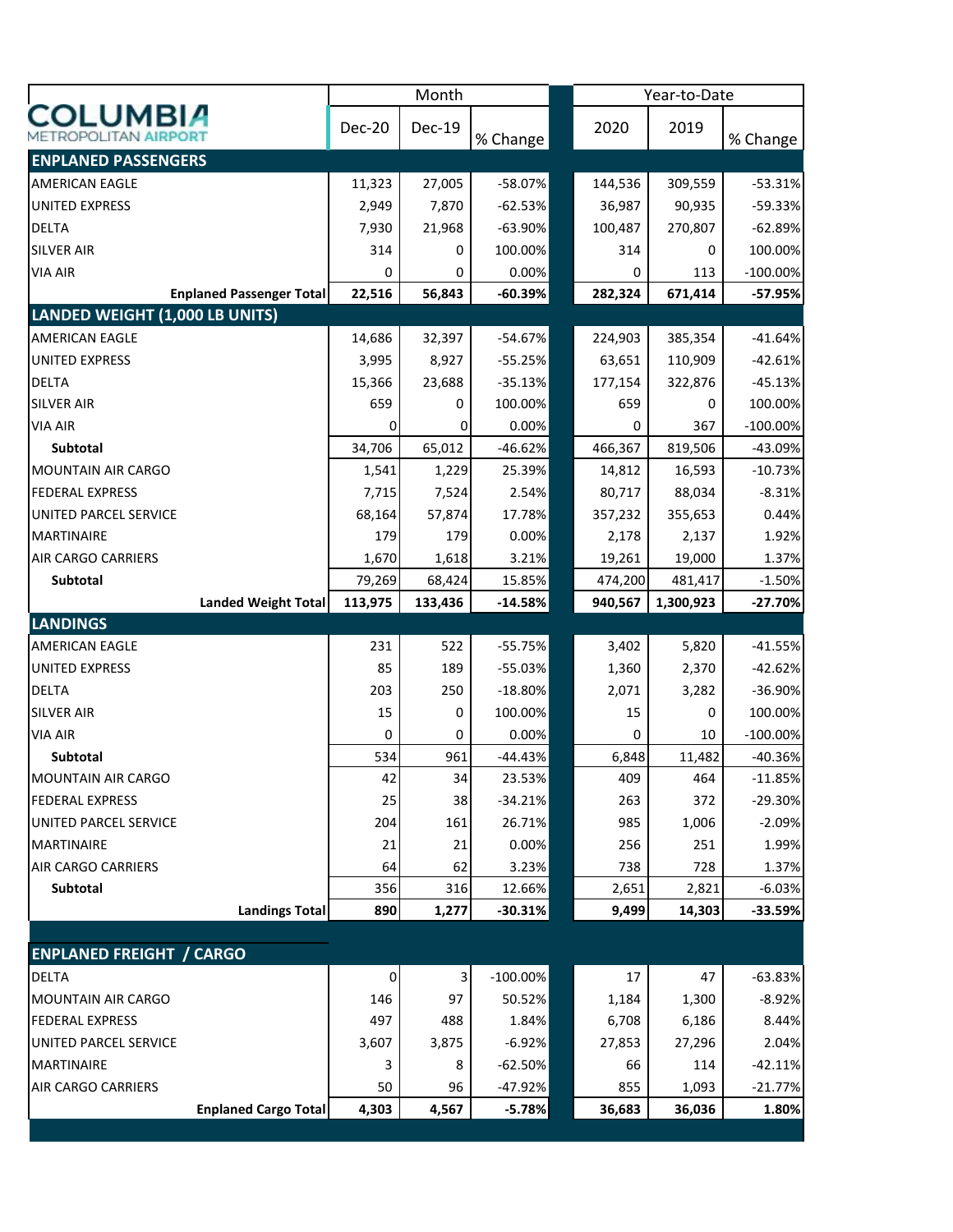## **MONTHLY ENPLANED PASSENGERS 2017 - 2020**



|      | Jdil   | <b>FED</b> | ivid   | ADI    | <b>IVIdV</b> | Jun    |        | Au            | <b>SED</b> |               | ישויו  | ישע    | जवाप एरवा |
|------|--------|------------|--------|--------|--------------|--------|--------|---------------|------------|---------------|--------|--------|-----------|
| 2017 | 38,447 | 38,075     | 46.478 | 42.428 | 45,961       | 43,993 | 48,071 | 47,163        | 42.462     | 50,427        | 48,174 | 43.205 | 534.884   |
| 2018 | 40,524 | 11,026     | 45,911 | 19,096 | 50,593       | 47,648 | 52,019 | 53,152        | 46.461     | 58,473        | 56,611 | 52.923 | 594.437   |
| 2019 | 46,760 | 46,150     | 55,698 | 58,592 | 60,921       | 59,168 | 58,168 | 58,456        | 54,969     | 59,544        | 56,145 | 56,843 | 671,414   |
| 2020 | 47.242 | 48.815     | 28,030 | 761    | 7.737        |        | 20.384 | $\sim$ $\sim$ | 20.694     | <b>33.926</b> | 22.833 | 2255   | 282.324   |

COVID - 19

## **MONTHLY TOTAL CARGO 2017 - 2020**



|      |            | ™eb        | Mar        | Apr        | Mav        | Jun        | Jul        | Aug        |            | Oct        | Nov        | Dec        | <b>Grand Total</b> |
|------|------------|------------|------------|------------|------------|------------|------------|------------|------------|------------|------------|------------|--------------------|
| 2017 | 9.556.000  | 9.308.000  | 11.832.000 | 10.166.000 | 10.950.000 | 11.432.000 | 9.636.000  | 12.022.000 | 10.392.000 | 10.490.000 | 12.312.000 | 14.616.000 | 132,712,000        |
| 2018 | 10.286.000 | 10.200.000 | 11.624.000 | 10.056.000 | 11.802.000 | 11.422.000 | 9.728.000  | 12.482.000 | 10.298.000 | 11.382.000 | 11.880.000 | 15.510.000 | 136.670.000        |
| 2019 | 1,020,000  | 10,226,000 | 11,878,000 | 11,810,000 | 13,096,000 | 12.478.000 | 12,880,000 | 13,330,000 | 11,036,000 | 13.746.000 | 12.546.000 | 18,344,000 | 152,390,000        |
| 2020 | 12,160,000 | 11,562,000 | 11,948,000 | 12,502,000 | 11,982,000 | 11.638.000 | 12,210,000 | 10,982,000 | 12,194,000 | 12,916,000 | 10,636,000 | 19,294,000 | 150,024,000        |



|      | Jan     | Feb    | Mar     | Apr      | May     | Jun     | Jul     | Aug     | Sec     | Oct     | Nov     | Dec     | <b>Grand Total</b> |
|------|---------|--------|---------|----------|---------|---------|---------|---------|---------|---------|---------|---------|--------------------|
| 2017 | 81,256  | 77,272 | 89.481  | 83,124   | 90,604  | 92,166  | 93.405  | 96,308  | 86.497  | 91,597  | 92.490  | 103.032 | 1,077,232          |
| 2018 | 84,634  | 81,377 | 88.222  | 86,112   | 96,337  | 89,551  | 94.328  | 104,139 | 105.545 | 110.246 | 114.369 | 125.848 | 1,180,708          |
| 2019 | 104,877 | 96,017 | 105,181 | 103,592  | 108,412 | 113.032 | 106,786 | 110,587 | 101.773 | 114.591 | 102,639 | 133,436 | 1,300,923          |
| 2020 | 103,199 | 99,298 | 85,970  | 64,404   | 55,575  | 57,900  | 72,190  | 72,388  | 67,639  | 76,657  | 71,372  | 113,975 | 940,567            |
|      |         |        |         | COVID-19 |         |         |         |         |         |         |         |         |                    |

**MONTHLY LANDED WEIGHT**